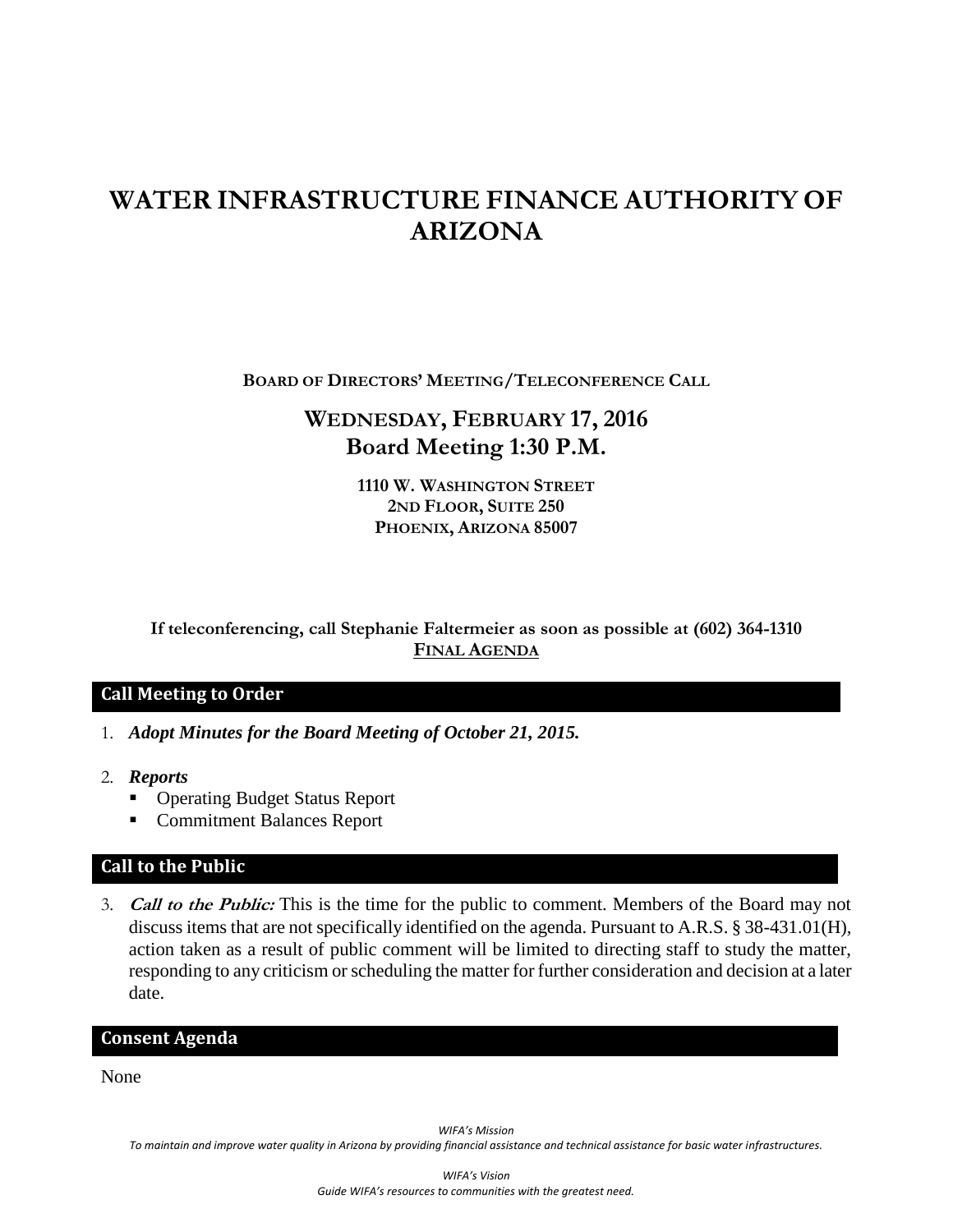#### **Update, Discussion or Presentation**

- 4. Presentation: Announce Project of the Year Recipients *Susan Craig will lead the discussion*
- 5. Annual Loan Portfolio Overview − *Bill Davis, WIFA Financial Advisor, will lead the discussion*

#### **New Agenda Items for Consideration and Action**

6. *Adopt Revisions to CWRF Financial Assistance Project Priority List Funding Cycle 2016: Sara Konrad will lead the discussion*

CW PPL:

Add: City of Douglas (CW-006-2016)

CW FR:

- Add: City of Douglas (CW-006-2016)
- 7. *Adopt Revisions to DWRF Financial Assistance Project Priority List Funding Cycle 2016: Sara Konrad will lead the discussion*

#### DW PPL:

- Add: Tierra Buena Water Company, Inc. (DW-024-2016)
- Add: City of Cottonwood (DW-023-2016)
- Add: Town of Payson (DW-022-2016)
- Add: City of Williams (DW-025-2016)
- Add: Ash Fork Development Association, Inc. (DW-020-2016)
- Change: Tierra Buena Water Company, Inc. (DW-003-2016) rates increased and amount requested decreased (project split into two loans)
- Change: Town of Clarkdale (DW-017-2016) debt increased, amount requested decreased (refinanced amount decreased)
- Withdrawn: Golden Shores Water Company (DW-011-2016)

DW FR:

- Add: Tierra Buena Water Company, Inc. (DW-024-2016)
- Add: Tierra Buena Water Company, Inc. (DW-003-2016)
- Add: Town of Clarkdale (DW-017-2016)
- Add: Town of Payson (DW-022-2016)
- Add: City of Cottonwood (DW-023-2016)
- Add: City of Williams (DW-025-2016)
- 8. **Review, Discuss & Possible Action:** Approve Loan Resolution Addendum A2016-005 Town of Cave Creek – *Rodney Held will lead the discussion*
- 9. **Review, Discuss & Possible Action:** Approve Loan Resolution 2016-009 and Due Diligence Summary DW 003-2016 and DW 024-2016 – Tierra Buena Water Company, Inc. – DWRF – \$867,553.00 *– Andrew Smith will lead the discussion*

*To maintain and improve water quality in Arizona by providing financial assistance and technical assistance for basic water infrastructures.*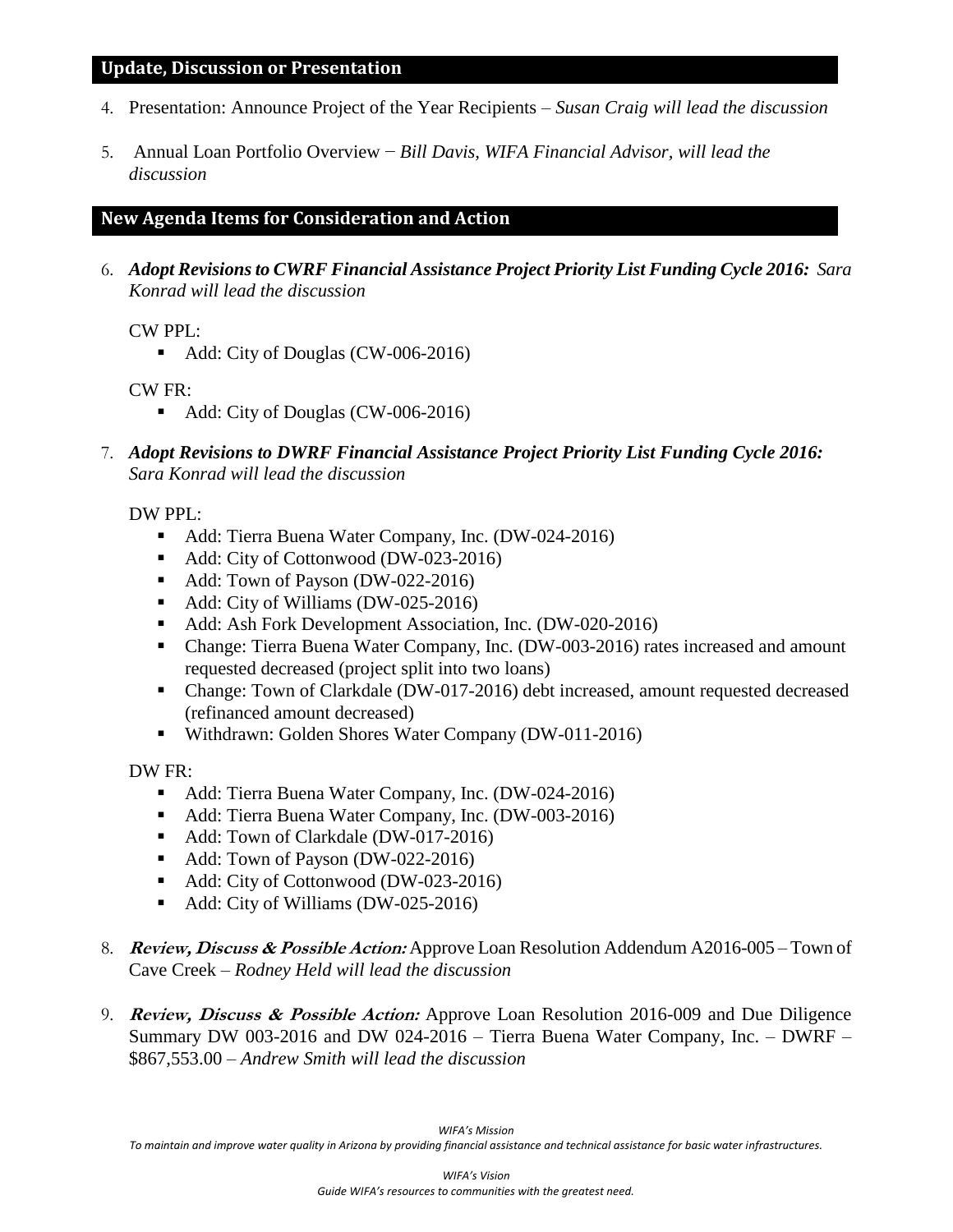- 10. **Review, Discuss & Possible Action:** Approve Loan Resolution 2016-010 and Due Diligence Summary DW 004-2016 – Truxton Canyon Water Company – DWRF – \$350,950.00 *– Andrew Smith will lead the discussion*
- 11. **Review, Discuss & Possible Action:** Approve Loan Resolution 2016-011 and Due Diligence Summary CW 006-2016 – City of Douglas – CWRF – \$3,500,000.00 *– Andrew Smith will lead the discussion*
- 12. **Review, Discuss & Possible Action:** Approve Loan Resolution 2016-012 and Due Diligence Summary DW 014-2016 – Lake Verde Water Company, Inc. – DWRF – \$150,000.00 *– Andrew Smith will lead the discussion*
- 13. **Review, Discuss & Possible Action:** Approve Loan Resolution 2016-013 and Due Diligence Summary DW 022-2016 – Town of Payson – DWRF – \$11,000,000.00 − *Andrew Smith will lead the discussion*
- 14. **Review, Discuss & Possible Action:** Approve Loan Resolution 2016-014 and Due Diligence Summary DW 017-2016 – Town of Clarkdale – DWRF – \$7,872,000.00 *– Andrew Smtih will lead the discussion*
- 15. **Review, Discuss & Possible Action:** Approve Loan Resolution 2016-015 and Due Diligence Summary DW 023-2016 – City of Cottonwood – DWRF – \$16,000,000.00 *– Andrew Smith will lead the discussion*

#### **Meeting Conclusion & Adjournment**

16. New Business/Issues:

Next Board Meeting Date – Wednesday, April  $20^{th}$ , 2016 at 1:30PM in Phoenix, Arizona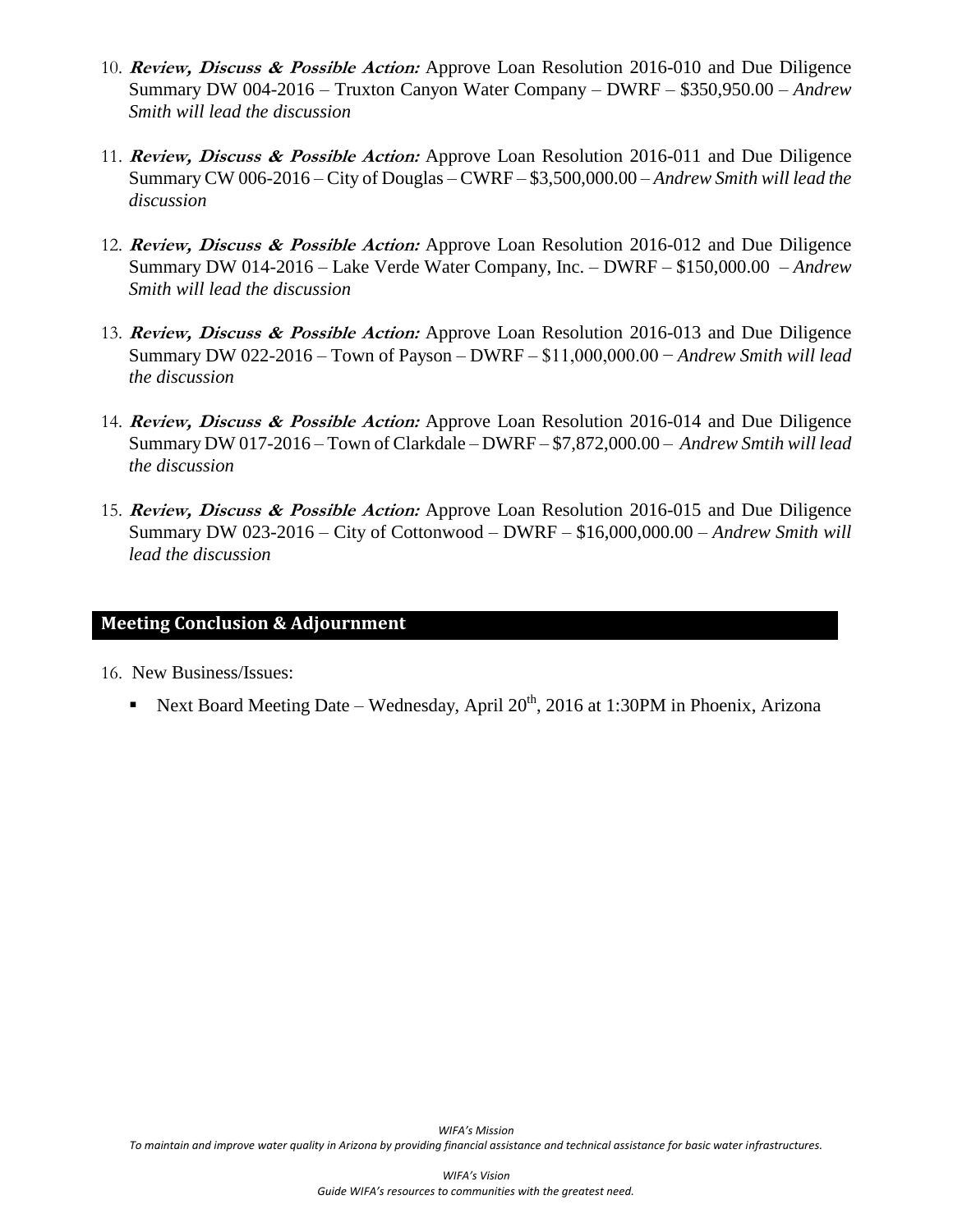#### **Arizona's Clean Water Revolving Fund**

Project Priority List 2016 Funding Cycle

February 2016

| <b>PPL</b> |                                            |                   |        |                                               | Project       | <b>Amount Requested /</b>    |         |
|------------|--------------------------------------------|-------------------|--------|-----------------------------------------------|---------------|------------------------------|---------|
|            | <b>Rank Applicant</b>                      | <b>Population</b> |        | <b>County Project Name</b>                    | <b>Number</b> | <b>Probable Green Amount</b> | Subsidy |
|            |                                            |                   |        |                                               |               |                              |         |
|            | <sup>1,2</sup> Douglas, City of            | 17,509            |        | Cochise   Douglas WWTP Facility Improvements  | 006 2016      | \$3,500,000.00               | 75%     |
|            |                                            |                   |        | Wastewater System Centralization Project      |               | \$21,600,000.00 /            |         |
|            | Prescott, City of                          | 35,752            |        | Yavapai Phase 1                               | 005 2016      | \$200,000.00                 | 80%     |
|            |                                            |                   |        |                                               |               |                              |         |
|            | <b>Tri-city Regional Sanitary District</b> | 4,014             | Gila   | Tri-City Regional Sanitary District           | 001 2016      | \$3,263,448.00               | 70%     |
|            |                                            |                   |        | Area 5-6 Wastewater Conveyance &              |               |                              |         |
| 4          | <b>Buckskin Sanitary District</b>          | 1,762             | La Paz | Treatment                                     | 002 2016      | \$915,000.00                 | 80%     |
|            |                                            |                   |        | Construction - Center Street Sewer from       |               |                              |         |
| 5          | <sup>†</sup> Chino Valley, Town of         | 5,100             |        | Yavapai Highway 89 to Molly Rae and Refinance | 003 2016      | \$4,509,646.00               | 80%     |
|            |                                            |                   |        | Design - Center Street Sewer from Highway     |               |                              |         |
| 6          | Chino Valley, Town of                      | 5,100             |        | Yavapai 89 to Molly Rae                       | 004 2016      | \$50,354.00                  | 80%     |
|            |                                            |                   |        |                                               |               | $\lambda$ aa aaa ssa aa      |         |

**Total:**

**\$33,838,448.00** 

**Legend:**

1 *Eligible for disadvantaged community designation*

2 *New project on PPL*

3 *Eligible for Green Project Reserve*

4 *Board approved; subsidy locked in at time of board resolution*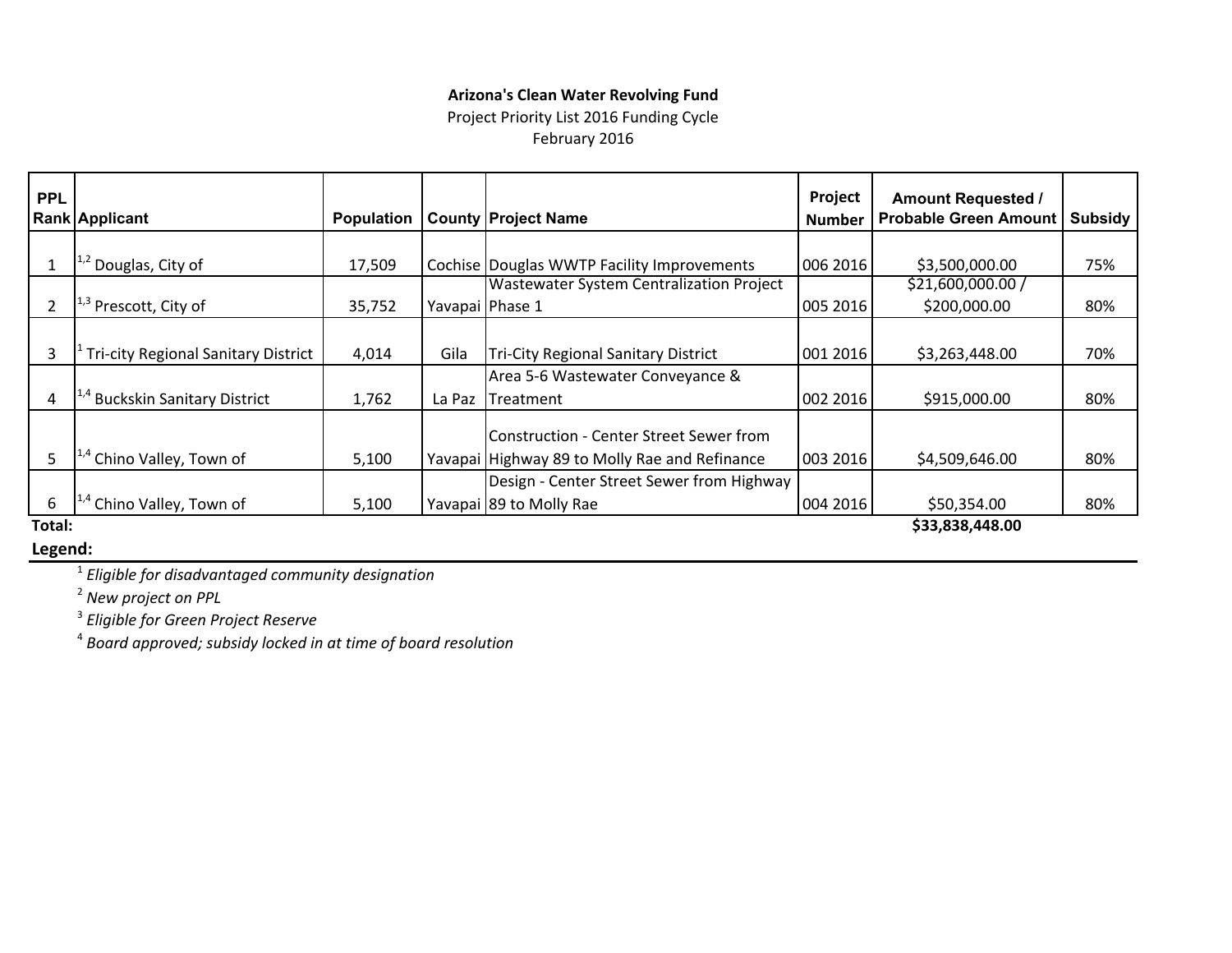#### **Arizona's Clean Water Revolving Fund**

2016 Funding Cycle ‐ Fundable Range February 2016

| <b>Fundable</b> |            |                                   |                   |         |                                    |               |                |         |
|-----------------|------------|-----------------------------------|-------------------|---------|------------------------------------|---------------|----------------|---------|
| Range           | <b>PPL</b> |                                   |                   |         |                                    | Project       | Amount         |         |
| Rank            |            | Rank Applicant                    | <b>Population</b> | County  | <b>Project Name</b>                | <b>Number</b> | Requested      | Subsidy |
|                 |            |                                   |                   |         |                                    |               |                |         |
|                 |            | Douglas, City of                  | 17,509            | Cochise | Douglas WWTP Facility Improvements | 006 2016      | \$3,500,000.00 | 75%     |
|                 |            |                                   |                   |         | Area 5-6 Wastewater Conveyance &   |               |                |         |
| $\overline{2}$  | 4          | <b>Buckskin Sanitary District</b> | 1,762             | La Paz  | Treatment                          | 002 2016      | \$915,000.00   | 80%     |
|                 |            |                                   |                   |         | Construction - Center Street Sewer |               |                |         |
|                 |            |                                   |                   |         | from Highway 89 to Molly Rae and   |               |                |         |
| 3               | ∍          | Chino Valley, Town of             | 5,100             | Yavapai | Refinance                          | 003 2016      | \$4,509,646.00 | 80%     |
|                 |            |                                   |                   |         | Design - Center Street Sewer from  |               |                |         |
| 4               | 6          | Chino Valley, Town of             | 5,100             | Yavapai | Highway 89 to Molly Rae            | 004 2016      | \$50,354.00    | 80%     |

**Total:**

**\$8,975,000.00**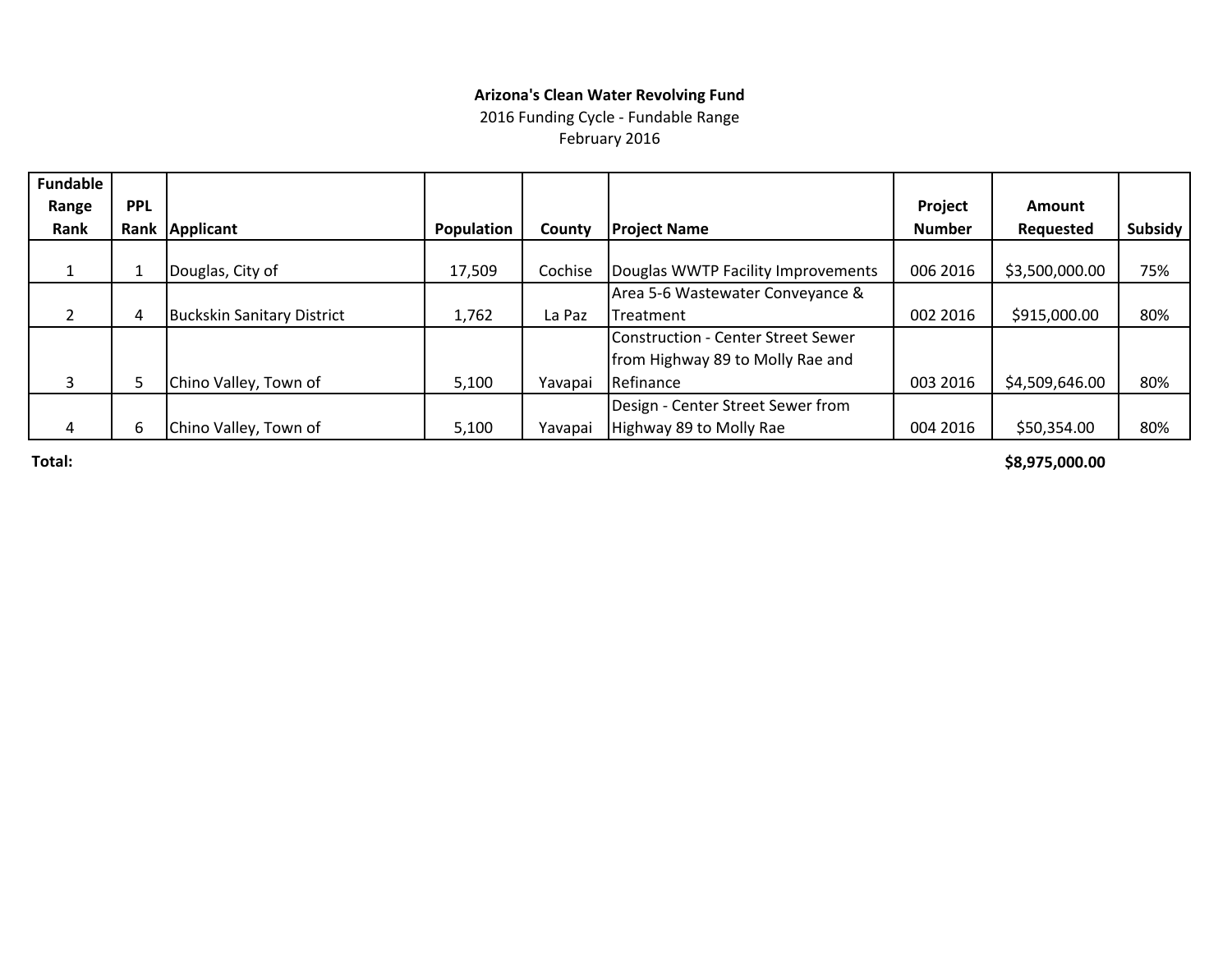# **February 2016 Clean Water Project Priority List Additions**

| Applicant: Douglas, City of                                                                                                                                                                         |  |  |  |  |  |  |  |
|-----------------------------------------------------------------------------------------------------------------------------------------------------------------------------------------------------|--|--|--|--|--|--|--|
| Project: WWTP Facility Improvements                                                                                                                                                                 |  |  |  |  |  |  |  |
| Amount Requested: \$3,500,000<br>Project Number: CW-006-2016<br>County: Cochise                                                                                                                     |  |  |  |  |  |  |  |
| The City needs to expand its current WWTP to accommodate new connections to the Bay Acres Colonia. The City proposes to install two<br>oxidation ditches, a secondary clarifier and a lift station. |  |  |  |  |  |  |  |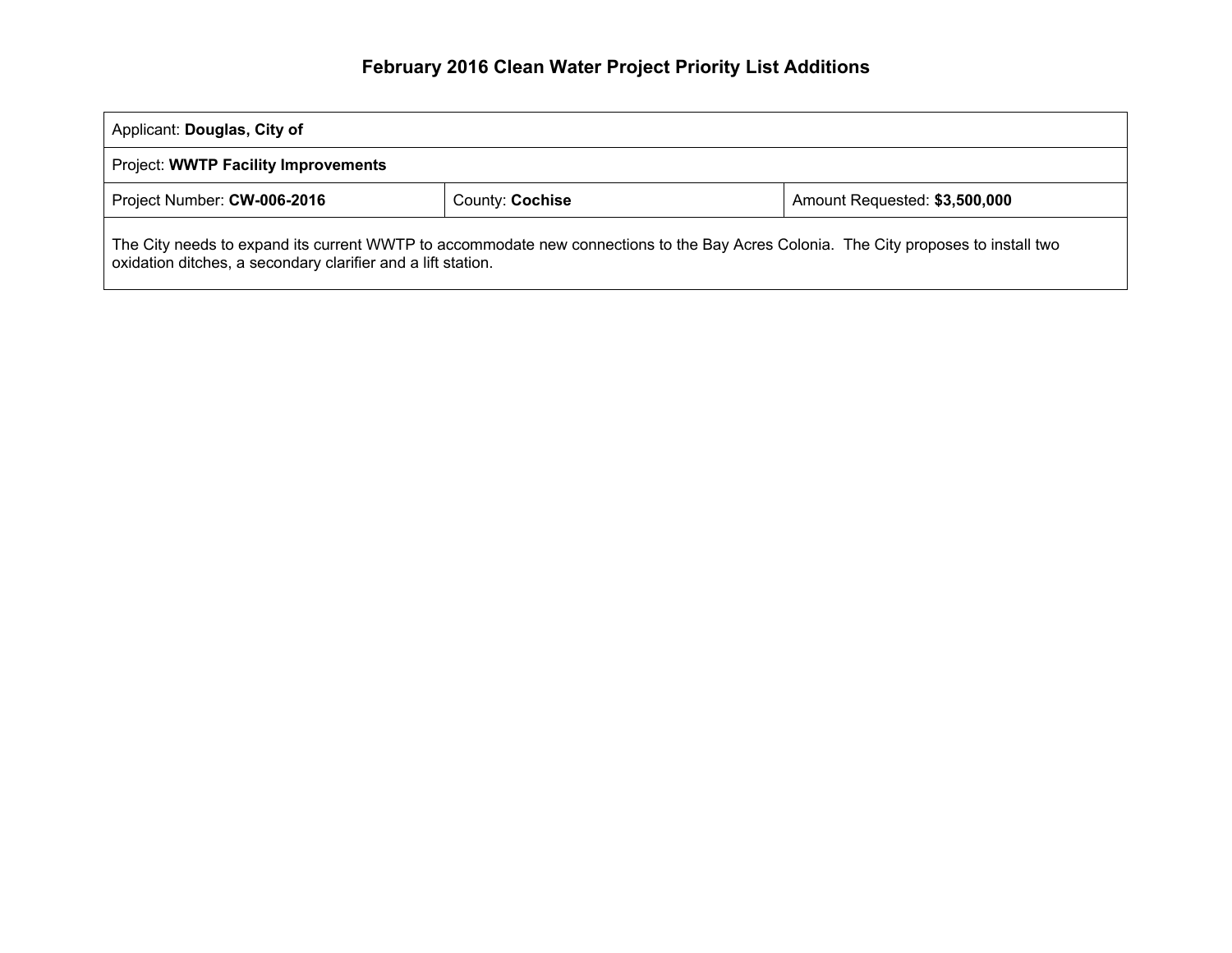### **Arizona's Drinking Water Revolving Fund** Project Priority List 2016 Funding Cycle

February 2016

| <b>PPL</b>     |                                            |            |          |                                           | Project       |                         |                |
|----------------|--------------------------------------------|------------|----------|-------------------------------------------|---------------|-------------------------|----------------|
|                | <b>Rank Applicant</b>                      | Population | County   | <b>Project Name</b>                       | <b>Number</b> | <b>Amount Requested</b> | <b>Subsidy</b> |
|                |                                            |            |          | Arsenic Removal System and Well Site      |               |                         |                |
| 1              | Monte Vista Water Company                  | 85         | Cochise  | Improvements                              | 016 2016      | \$60,000.00             | 75%            |
| $\overline{2}$ | Lake Verde Water Company INC               | 204        | Yavapai  | Arsenic Treatment and Storage Tank Repair | 014 2016      | \$150,000.00            | 75%            |
| 3              | Tierra Buena Water Company Inc.            | 320        | Maricopa | <b>Arsenic Remediation Project 3</b>      | 024 2016      | \$656,662.00            | 80%            |
| 4              | Cibola Mutual Water Co. Inc.               | 70         | La Paz   | <b>TTHM Removal System</b>                | 002 2016      | \$87,051.00             | 80%            |
| 5              | Tierra Buena Water Company Inc.            | 320        | Maricopa | Arsenic Remediation Projects 1 & 2        | 003 2016      | \$210,891.00            | 85%            |
| 6              | <b>Truxton Canyon Water Company</b>        | 2,202      | Mohave   | <b>Arsenic Treatment</b>                  | 004 2016      | \$350,950.00            | 85%            |
|                |                                            |            |          | <b>Upper Town Water Main</b>              |               |                         |                |
| $\overline{7}$ | Clarkdale, Town of                         | 4,097      | Yavapai  | Replacement/Refinance Project             | 017 2016      | \$7,872,000.00          | 80%            |
|                |                                            |            |          | SR 260 Well Site and Waterline            |               |                         |                |
| 8              | <sup>1,2</sup> Cottonwood, City of         | 26,450     | Yavapai  | Construction                              | 023 2016      | \$16,000,000.00         | 80%            |
| 9              | Payson, Town of                            | 15,954     | Gila     | CC Cragin Water Supply Project            | 022 2016      | \$11,000,000.00         | 80%            |
| 10             | <sup>2</sup> Williams, City of             | 3,145      | Coconino | Supplement to water supply project        | 025 2016      | \$900,000.00            | 80%            |
| 11             | Montezuma Rimrock Water Company            | 450        | Yavapai  | <b>Storage Tank Replacement</b>           | 006 2016      | \$108,000.00            | 80%            |
|                | Ash Fork Development Association           |            |          |                                           |               |                         |                |
| 12             | Inc. dba: Ash Fork Water Service           | 2,150      | Yavapai  | Arsenic Treatment AF #2                   | 020 2016      | \$150,000.00            | 75%            |
| 13             | Clarkdale, Town of                         | 4,097      | Yavapai  | <b>Water System Security Improvements</b> | 008 2016      | \$68,000.00             | 80%            |
|                | Solitude Trails Domestic Water             |            |          |                                           |               |                         |                |
| 14             | Improvement District                       | 110        | Gila     | Deep Well On-Site                         | 001 2016      | \$510,000.00            | 80%            |
|                |                                            |            |          | Capital Improvements (Storage, Electric   |               |                         |                |
| 15             | <sup>t</sup> Clear Springs Utility Company | 1,180      | Cochise  | and Waterline)                            | 007 2016      | \$154,794.00            | 85%            |
|                |                                            |            |          | System Improvements (Storage, Water       |               |                         |                |
| 16             | East Slope Water Company                   | 3,430      | Cochise  | Main and Booster Station Improvements)    | 009 2016      | \$2,114,063.00          | 85%            |
| 17             | Eagletail Water Company, LLC               | 100        | Maricopa | <b>Storage Tank Replacement</b>           | 019 2016      | \$174,450.00            | 80%            |
| 18             | Peoria, City of                            | 159,540    | Maricopa | New River Utility Acquisition             | 012 2016      | \$14,000,000.00         | 85%            |
| 19             | Appaloosa Water Company                    | 630        | Yavapai  | <b>Backup Generator</b>                   | 010 2016      | \$41,000.00             | 80%            |
| Total:         |                                            |            |          |                                           |               | \$54,562,861.00         |                |

### **Legend:**

1 *Eligible for disadvantaged community designation*

2 *New project on PPL*

3 *Eligible for Green Project Reserve*

4 *Board approved; subsidy locked in at time of board resolution*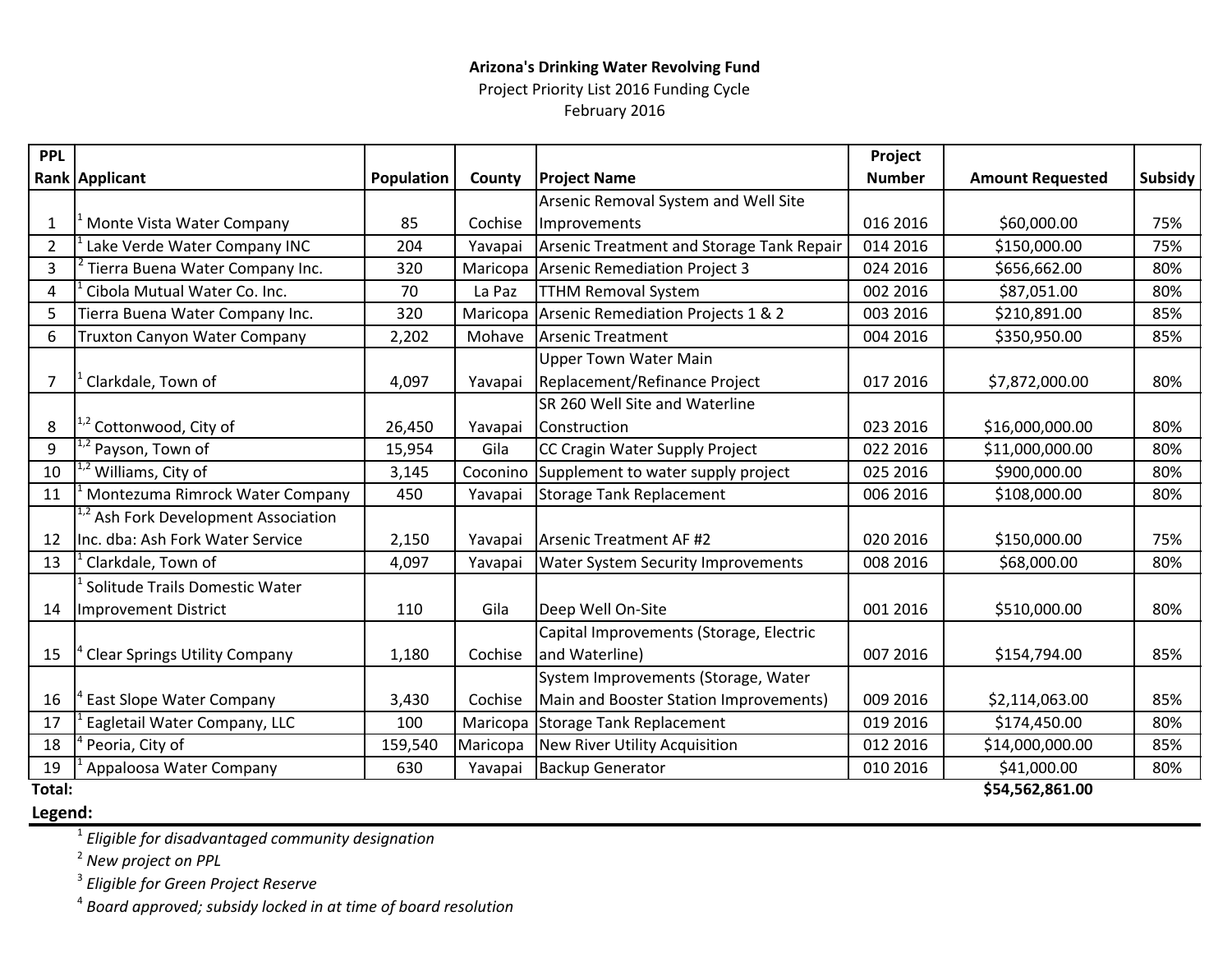### **Arizona's Drinking Water Revolving Fund**

2016 Funding Cycle ‐ Fundable Range

February 2016

| <b>Fundable</b> |                |                                      |            |          |                                           |               |                 |                |
|-----------------|----------------|--------------------------------------|------------|----------|-------------------------------------------|---------------|-----------------|----------------|
| Range           | <b>PPL</b>     |                                      |            |          |                                           | Project       | Amount          |                |
| Rank            |                | Rank Applicant                       | Population | County   | <b>Project Name</b>                       | <b>Number</b> | Requested       | <b>Subsidy</b> |
|                 |                |                                      |            |          | <b>Arsenic Treatment and Storage Tank</b> |               |                 |                |
| 1               | $\overline{2}$ | Lake Verde Water Company INC         | 204        | Yavapai  | Repair                                    | 014 2016      | \$150,000.00    | 75%            |
| $\overline{2}$  | 3              | Tierra Buena Water Company Inc.      | 320        | Maricopa | Arsenic Remediation Project 3             | 024 2016      | \$656,662.00    | 80%            |
| 3               | 4              | Cibola Mutual Water Co. Inc.         | 70         | La Paz   | <b>TTHM Removal System</b>                | 002 2016      | \$87,051.00     | 80%            |
| 4               | 5              | Tierra Buena Water Company Inc.      | 320        | Maricopa | Arsenic Remediation Projects 1 & 2        | 003 2016      | \$210,891.00    | 85%            |
| 5               | 6              | <b>Truxton Canyon Water Company</b>  | 2,202      | Mohave   | <b>Arsenic Treatment</b>                  | 004 2016      | \$350,950.00    | 85%            |
|                 |                |                                      |            |          | <b>Upper Town Water Main</b>              |               |                 |                |
| 6               | 7              | Clarkdale, Town of                   | 4,097      | Yavapai  | Replacement/Refinance Project             | 017 2016      | \$7,872,000.00  | 80%            |
| $\overline{7}$  | 9              | Payson, Town of                      | 15,954     | Gila     | CC Cragin Water Supply Project            | 022 2016      | \$11,000,000.00 | 80%            |
|                 |                |                                      |            |          | SR 260 Well Site and Waterline            |               |                 |                |
| 8               | 8              | Cottonwood, City of                  | 26,450     | Yavapai  | <b>Construction</b>                       | 023 2016      | \$16,000,000.00 | 80%            |
| 9               | 10             | Williams, City of                    | 3,145      | Coconino | Supplement to water supply project        | 025 2016      | \$900,000.00    | 80%            |
|                 |                | Montezuma Rimrock Water              |            |          |                                           |               |                 |                |
| 10              | 11             | Company LLC                          | 450        | Yavapai  | Storage Tank Replacement                  | 006 2016      | \$108,000.00    | 80%            |
|                 |                | Solitude Trails Domestic Water       |            |          |                                           |               |                 |                |
| 11              | 14             | Improvement District                 | 110        | Gila     | Deep Well On-Site                         | 001 2016      | \$510,000.00    | 80%            |
|                 |                |                                      |            |          | Capital Improvements (Storage, Electric   |               |                 |                |
| 12              | 15             | <b>Clear Springs Utility Company</b> | 1,180      | Cochise  | and Waterline)                            | 007 2016      | \$154,794.00    | 85%            |
|                 |                |                                      |            |          | System Improvements (Storage, Water       |               |                 |                |
|                 |                |                                      |            |          | <b>Main and Booster Station</b>           |               |                 |                |
| 13              | 16             | <b>East Slope Water Company</b>      | 3,430      | Cochise  | Improvements)                             | 009 2016      | \$2,114,063.00  | 85%            |
| 14              | 18             | Peoria, City of                      | 159,540    | Maricopa | New River Utility Acquisition             | 012 2016      | \$14,000,000.00 | 85%            |

**Total:**

**\$54,069,411.00**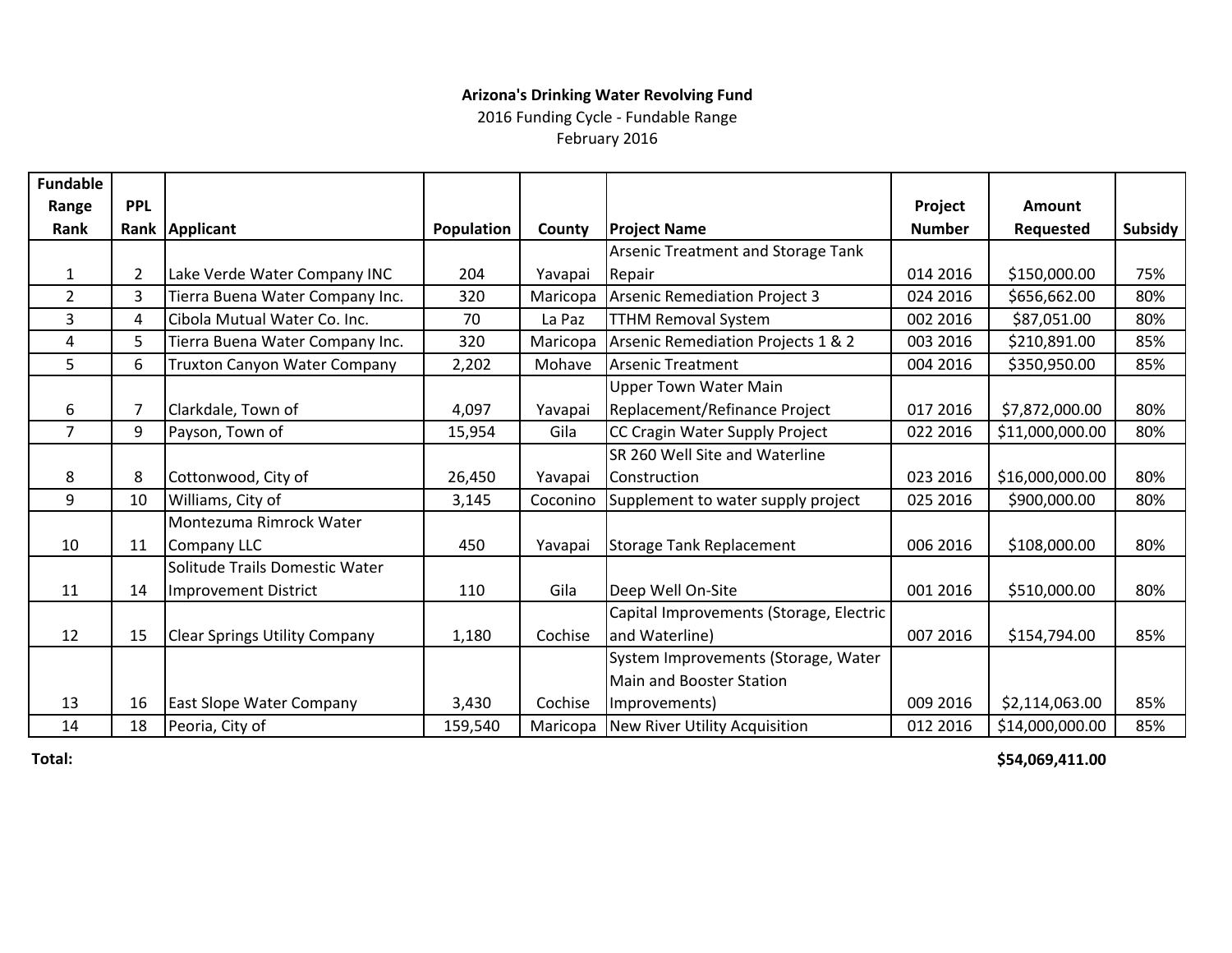# **February 2016 Drinking Water Project Priority List Additions**

| Applicant: Tierra Buena Water Company, Inc.                                                                                                                                                                                                                                                                                                                                                                                                                                                                                                                                                                                                                                                          |  |  |  |  |  |  |  |  |
|------------------------------------------------------------------------------------------------------------------------------------------------------------------------------------------------------------------------------------------------------------------------------------------------------------------------------------------------------------------------------------------------------------------------------------------------------------------------------------------------------------------------------------------------------------------------------------------------------------------------------------------------------------------------------------------------------|--|--|--|--|--|--|--|--|
| Project: Arsenic Remediation Project 3                                                                                                                                                                                                                                                                                                                                                                                                                                                                                                                                                                                                                                                               |  |  |  |  |  |  |  |  |
| Project Number: DW-024-2016<br>County: Maricopa<br>Amount Requested: \$656,662                                                                                                                                                                                                                                                                                                                                                                                                                                                                                                                                                                                                                       |  |  |  |  |  |  |  |  |
| The Company's single source production well has exceeded the MCL for arsenic. This project proposes to install a centralized arsenic treatment<br>system to achieve an acceptable level below the MCL.<br>This application is a portion of Tierra Buena Water Company's original application (DW-003-2016). The Company is seeking approval to borrow a<br>total of \$867,553 which would be separated into two different loans. The first loan (Phases 1 and 2, DW-003-2016-revised) would be executed<br>immediately and the second loan (Phase 3, DW-024-2016) would only be executed if Phases 1 and 2 fail to remediate the arsenic below the<br>maximum contaminant level.                     |  |  |  |  |  |  |  |  |
|                                                                                                                                                                                                                                                                                                                                                                                                                                                                                                                                                                                                                                                                                                      |  |  |  |  |  |  |  |  |
| Applicant: Cottonwood, City of                                                                                                                                                                                                                                                                                                                                                                                                                                                                                                                                                                                                                                                                       |  |  |  |  |  |  |  |  |
| Project: SR 260 Well Site and Waterline Construction and Refinance                                                                                                                                                                                                                                                                                                                                                                                                                                                                                                                                                                                                                                   |  |  |  |  |  |  |  |  |
| Project Number: DW-023-2016<br>County: Yavapai<br>Amount Requested: \$16,000,000                                                                                                                                                                                                                                                                                                                                                                                                                                                                                                                                                                                                                     |  |  |  |  |  |  |  |  |
| In January 2006, the City issued its \$23,965,000 2006 MPC Obligations to: fund the acquisition of a private water company; make extensive<br>system improvements; fund a debt service reserve fund; and pay costs of issuance. The western portion of the City's service area is currently<br>underserved by a small failing well with a partially collapsed borehole and high arsenic content. There exists a partially developed well site owned<br>by the City on the west side of SR 260. The City will use the WIFA loan funds for two purposes: 1) to refinance the 2006 MPC Obligations and 2)<br>to equip the SR 260 Well Site and construct a waterline to connect the well to the system. |  |  |  |  |  |  |  |  |